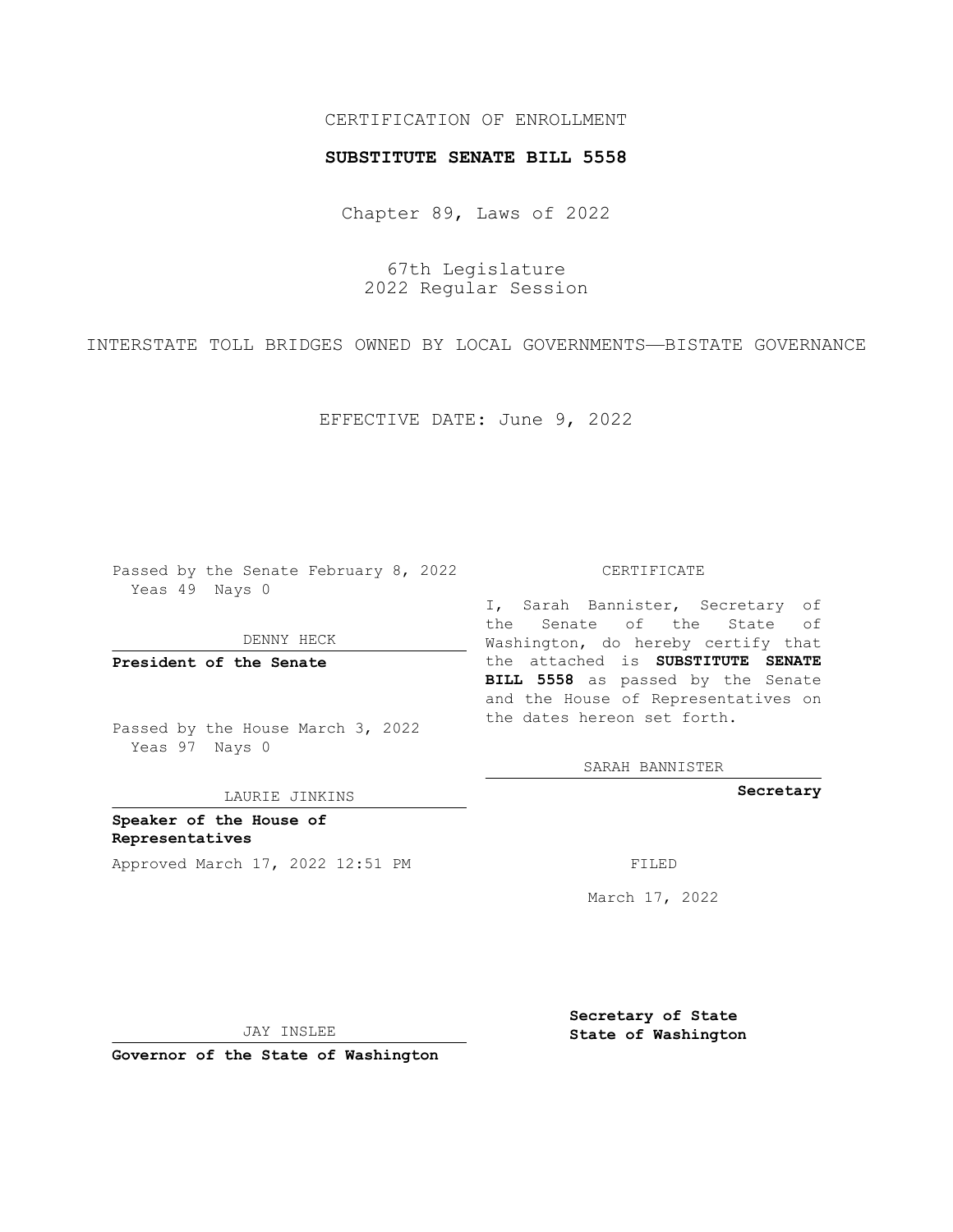## **SUBSTITUTE SENATE BILL 5558**

Passed Legislature - 2022 Regular Session

**State of Washington 67th Legislature 2022 Regular Session By** Senate Transportation (originally sponsored by Senators King, Liias, and Mullet)

READ FIRST TIME 01/28/22.

 AN ACT Relating to the bistate governance of interstate toll bridges owned by local governments; amending RCW 47.56.860; and 3 adding a new chapter to Title 47 RCW.

BE IT ENACTED BY THE LEGISLATURE OF THE STATE OF WASHINGTON:

 NEW SECTION. **Sec. 1.** The legislature finds and declares that: (1) Interstate toll bridges owned by local governments provide critical links for the transport of workers, services, tourism, and emergency response between Washington and Oregon, and for Washington and Oregon businesses to transport local agricultural products, forest products, rock and gravel, and manufactured products within their bistate regions and to broader national markets.

 (2) Existing local government-owned interstate toll bridges are becoming functionally obsolete, weight-restricted, seismically deficient, and a hazardous obstacle for marine freight; and need to 15 be replaced.

 (3) Replacement of aging interstate toll bridges by local governments is extremely challenging, and local governments that own or are served by the bridges require additional means to address the 19 problem. For some bistate regions, the successful replacement and subsequent operations of interstate toll bridges can be best accomplished by an independent bistate governmental authority,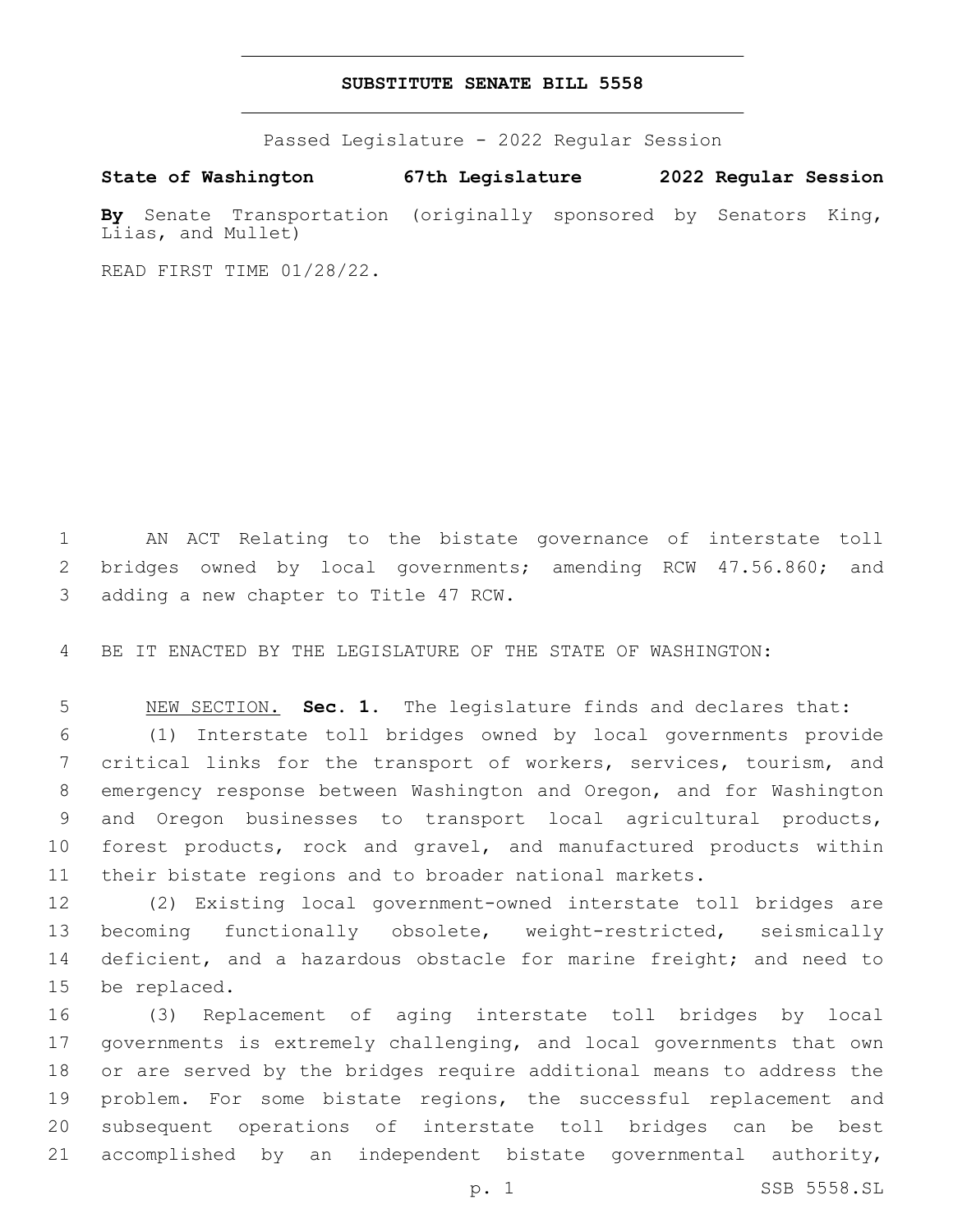chartered by local governments, with sufficient powers to efficiently and equitably develop, operate, maintain, toll, and finance the 3 replacement bridge.

 NEW SECTION. **Sec. 2.** The definitions in this section apply throughout this chapter unless the context clearly requires otherwise.

 (1) "Applicable laws" means the laws applicable to the commission 8 pursuant to section 13 of this act.

 (2) "Board" means the board of directors of a commission formed 10 under this chapter.

 (3) "Bordering state" means a state that shares a boundary with the state of Washington, the majority of which is formed by a river, and that enacts legislation authorizing the formation by local governments of a commission with the substantive powers provided in 15 this chapter.

 (4) "Bridge" means an interstate bridge, including any approaches, buildings, structures, facilities, equipment, improvements, tolling systems and software, and appurtenances necessary or incidental to the bridge, which replaces an existing 20 bridge.

 (5) "Bridge finance plan" means a plan adopted by the board to finance the design, construction, operations, maintenance, administration, and governance of the bridge, as it may be revised 24 from time to time.

 (6) "Commission" means a public corporation formed under this 26 chapter.

 (7) "Commission formation agreement" means a bistate agreement among local governments to charter and form a commission under this 29 chapter.

 (8) "Construction" or "construct" means all activities, materials, and services necessary or incidental to the design and construction of a bridge including, but not limited to, engineering, permitting, property acquisition, procurement, installation of equipment, site work, utility relocation, inspection, start-up, landscaping, hard construction, environmental mitigation, demolition and removal of an existing bridge, and all associated accounting, legal, administrative, project management, and governance activities. (9) "Debt instrument" means any contractual undertaking, financing agreement, or instrument entered into or issued by a

p. 2 SSB 5558.SL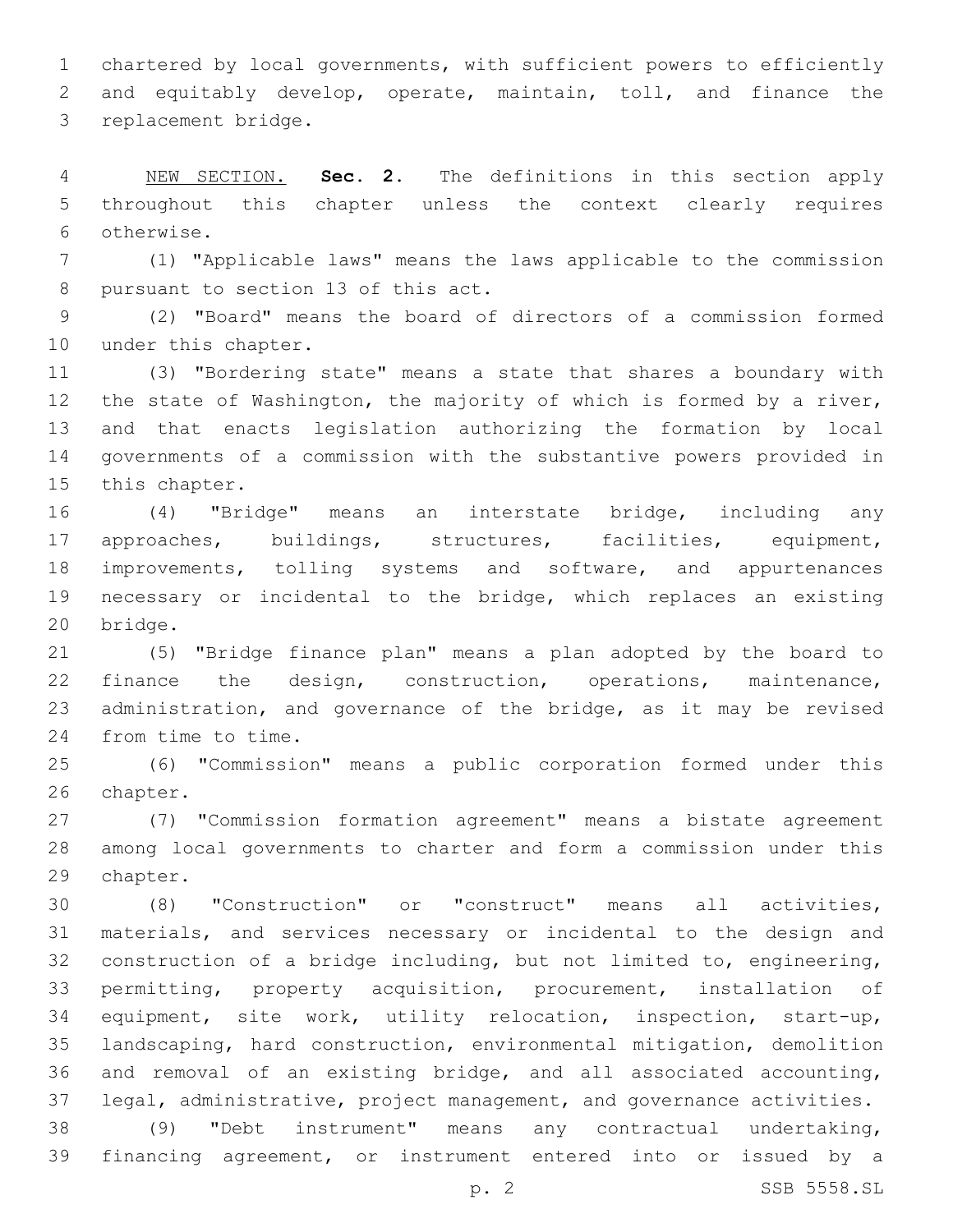commission to evidence an obligation to repay or guaranty repayment of borrowed moneys including, but not limited to, bonds, refunding bonds, notes, loans, interim financing, anticipation notes, certificates, credit enhancement devices, or other debt obligations.

 (10) "Departments of transportation" means the Washington state department of transportation and the department of transportation of 7 a bordering state.

 (11) "Director" means a duly appointed member of the board or, when acting in the absence of a director, a duly appointed alternate 10 member of the board.

 (12) "Existing bridge" means an interstate toll bridge owned by a local government, or which has been conveyed by a local government to a commission, which is to be replaced by a new bridge.

 (13) "Local government" means any county, city, or port district along the border of a bordering state that enters into a commission 16 formation agreement.

 (14) "Operate" or "operations" means all activities necessary or 18 incidental to the operations, tolling, maintenance, repair, rehabilitation, renewal, or replacement of the bridge, and all associated financial, legal, administrative, management, and 21 governance activities.

 (15) "Other charges" means administrative and other fees, civil penalties, and other amounts established by the commission for use of 24 the bridge.

 (16) "Primary place of business" means the state and county within which the principal headquarters office of the commission is established in a commission formation agreement, notwithstanding any subsequent relocation of the principal headquarters office of the commission.29

 (17) "Public corporation" means a corporation created under this chapter to perform essential governmental functions for the public purposes described in this chapter, and, when issuing bonds or other debt instruments, acts on behalf of the local governments as a constituted authority, within the meaning of the United States department of the treasury regulations and the internal revenue service rulings adopted under section 103, internal revenue code.

 (18) "States" means the state of Washington and a bordering 38 state.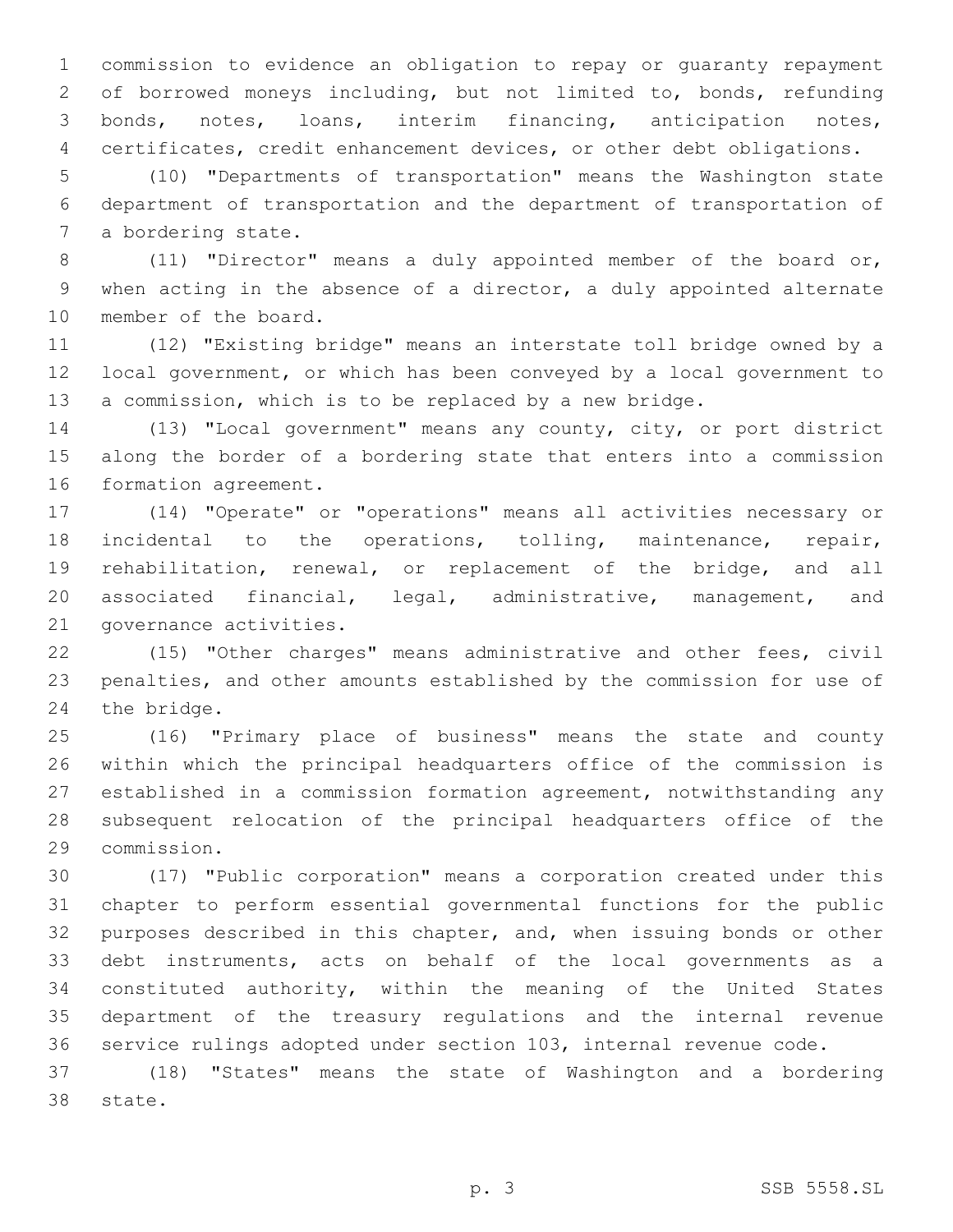NEW SECTION. **Sec. 3.** (1) Upon enactment of an act by a bordering state having the same material effect as this act, as determined by the office of the attorney general, local governments may enter into a commission formation agreement to form and charter a commission under this chapter. The commission shall be a public corporation formed under the laws of both states, vested with the powers and duties granted by this chapter. The commission shall perform an essential governmental function and shall exercise its powers for the public purposes described in this chapter.

 (2) Local governments may by resolution enter a commission formation agreement, consistent with the requirements of this chapter, to charter and form a commission. The commission formation agreement shall, at a minimum, be approved and executed by the owner of an existing bridge and the governing bodies of the counties within which an existing bridge is situated. A commission formation agreement may be enacted by local governments in phases. However, all required elements of a commission formation agreement must be enacted by the local governments prior to any board authorization to issue toll revenue bonds for the construction of the bridge. The commission formation agreement shall establish the following provisions:

21 (a) A name for the commission;

 (b) The date on which the powers granted to the commission by 23 this chapter become effective;

 (c) The primary place of business for the purpose of establishing 25 applicable laws under section 13 of this  $act;$ 

 (d) The composition and appointment process for members of the board, as described in section 4 (1) and (2) of this act;

 (e) The term of office for, and rules, responsibilities, and requirements applicable to, the office of chair and cochair, as 30 described in section  $4(4)$  of this act;

 (f) The requirements for formal actions of the board, as 32 described in section 4(5) of this act; and

 (g) Such other provisions as the local governments may elect, as long as the provisions comply with applicable laws, and do not impair or adversely affect the powers of the commission granted by this 36 chapter.

 (3) The commission formation agreement may allow the board to amend all or some of the provisions included in the commission 39 formation agreement pursuant to subsection  $(2)$   $(d)$ ,  $(e)$ ,  $(f)$ , or  $(g)$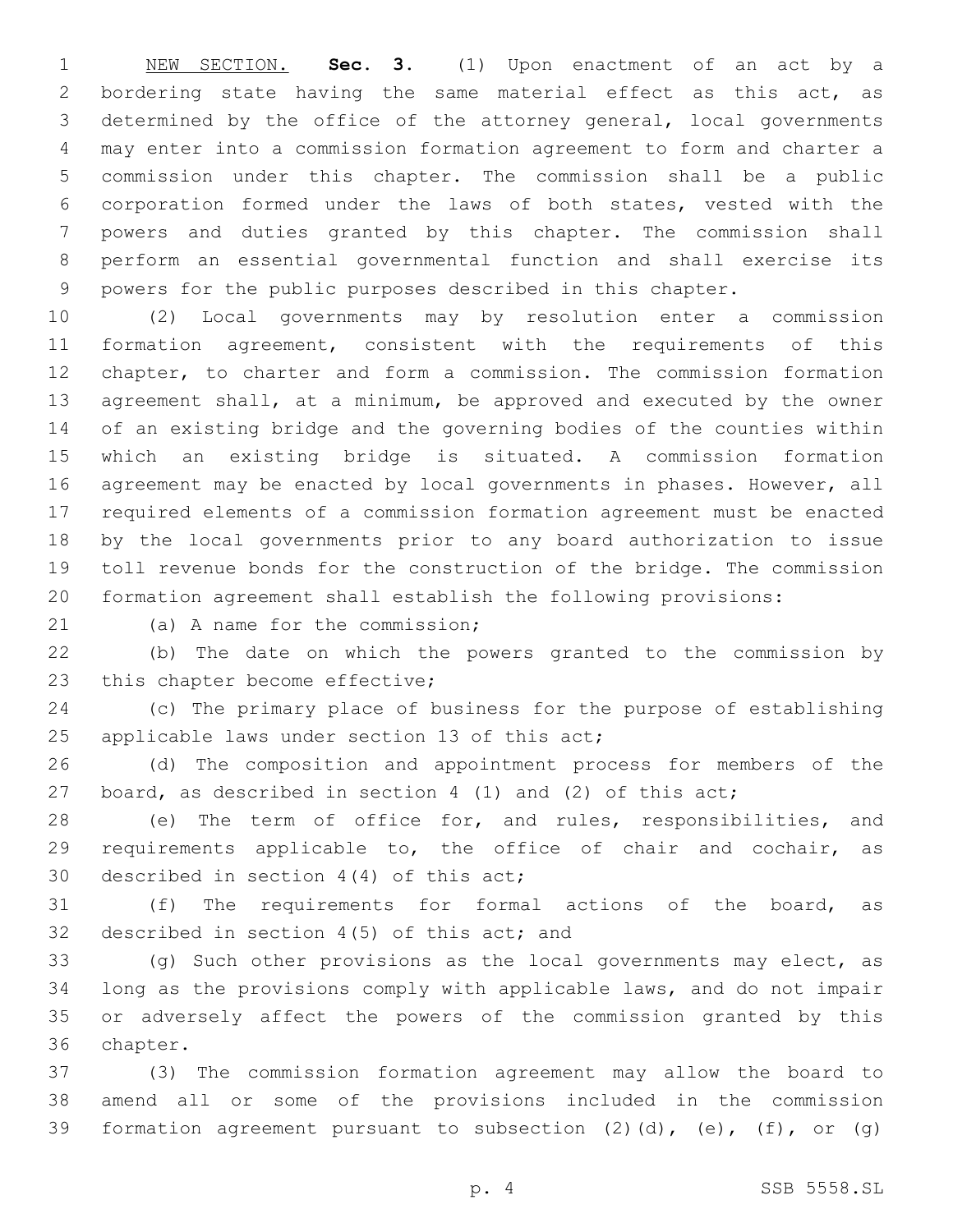of this section and section 4(5) of this act, and may establish 2 conditions for such amendments.

(4) The purposes of the commission are to:3

 (a) Design, engineer, develop, finance and refinance, install, equip, and construct a bridge to replace and remove an existing toll bridge;6

 (b) Act as a cooperative bistate governance structure to develop, own or control, fix and adjust tolls, and regulate the use of a 9 bridge;

 (c) Oversee the efficient operation, maintenance, administration, 11 rehabilitation, and renewal of the bridge; and

 (d) Perform such additional duties and exercise such additional powers as may hereafter be conferred upon the commission pursuant to 14 law.

 NEW SECTION. **Sec. 4.** (1) The commission shall be governed by a board. The commission formation agreement shall establish the number 17 of voting and, if any, nonvoting or ex officio directors appointed by 18 local governments of each state and, if any, appointed by governmental entities that are not local governments, and shall further establish the procedures for the nomination and appointment 21 of such directors, which may differ by state.

 (2) Each nominating authority shall nominate and each appointing authority shall appoint an alternate director for each director it nominates or appoints. The alternate director may only act in the absence of the director for whom the alternate is appointed. Unless the context requires otherwise, the term director under this chapter includes the alternate director when such alternate director is 28 acting in the absence of the director.

 (3) Directors and alternate directors shall serve without compensation, but may be reimbursed for reasonable expenses incurred as an incident to the performance of their duties. Directors and alternate directors shall serve at the pleasure of the appointing body, and with or without cause may be removed or suspended from office by the appointing body. The commission formation agreement shall establish the length of the initial term of each of director and alternate director so that subsequent appointments by appointing bodies from each state are reasonably and similarly staggered. Except for the initial appointments of directors and alternate directors, the term of directors and alternate directors shall be four years.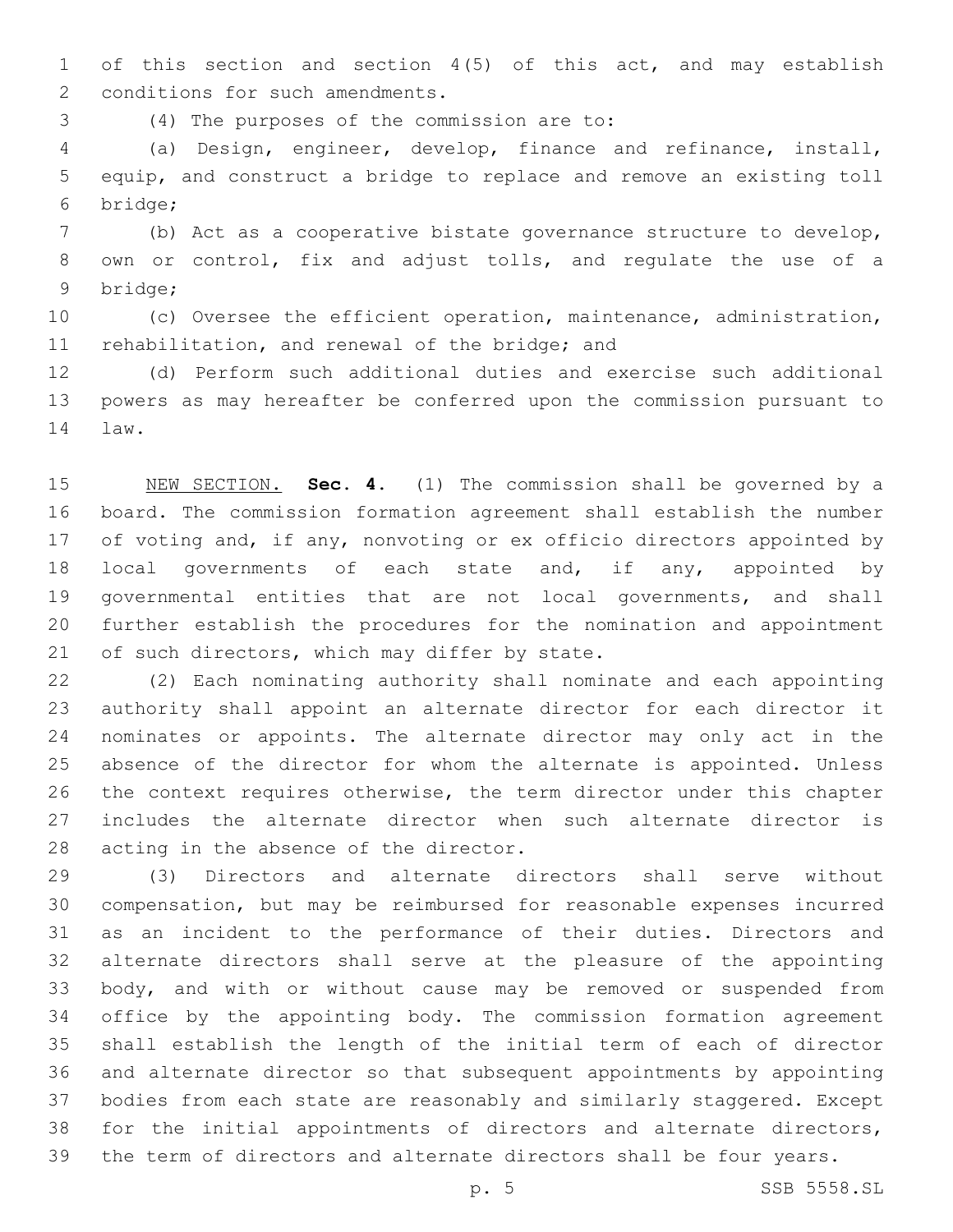(4) The board shall elect two cochairs from among its directors, with one cochair residing in Washington state and the other cochair residing in the bordering state. The two cochairs shall serve as first cochair and second cochair, with the first cochair responsible for presiding at all commission meetings. The board shall indicate which cochair will serve in the respective two positions within the first year after the formation of the commission, after which time the two positions must alternate on an annual basis. The commission formation agreement shall establish the terms of the cochairs, and may establish such other requirements for the office of cochair as 11 the local governments elect.

 (5) Formal actions of the board shall be by ordinance or resolution duly approved at any regular or special meeting of the board. No action of the board shall be effective unless there is a quorum and a majority of the directors present assent. The commission formation agreement shall establish the requirements for a quorum, and may establish such other requirements for formal actions of the board as the local governments may elect, provided such requirements 19 are consistent with applicable laws.

 (6) Unless otherwise provided in an ordinance or resolution enacted by the board, the board shall have the exclusive right to exercise the powers granted by this chapter, and the exercise of all powers granted to the board by this chapter shall not be subject to 24 any prior or subsequent authorization, approval, or concurrence by any local government or other governmental entity of either state.

 (7) The board shall adopt rules, consistent with applicable laws and the commission formation agreement, regarding the organization, activities, and procedures of the board and the commission, as the 29 board may determine.

 NEW SECTION. **Sec. 5.** (1) In addition to any other powers granted under this chapter, the commission shall have the power to:

 (a) Construct, purchase, lease, acquire, own, operate, maintain, control, hold, sell, convey, dispose of, and finance and refinance real and personal property, facilities, materials, supplies, equipment, or any interest therein, within the state of Washington and the bordering state, as the board deems necessary or incidental 37 to the purposes of the commission;

 (b) Secure all necessary federal, state, and local authorizations, permits, and approvals for the construction,

p. 6 SSB 5558.SL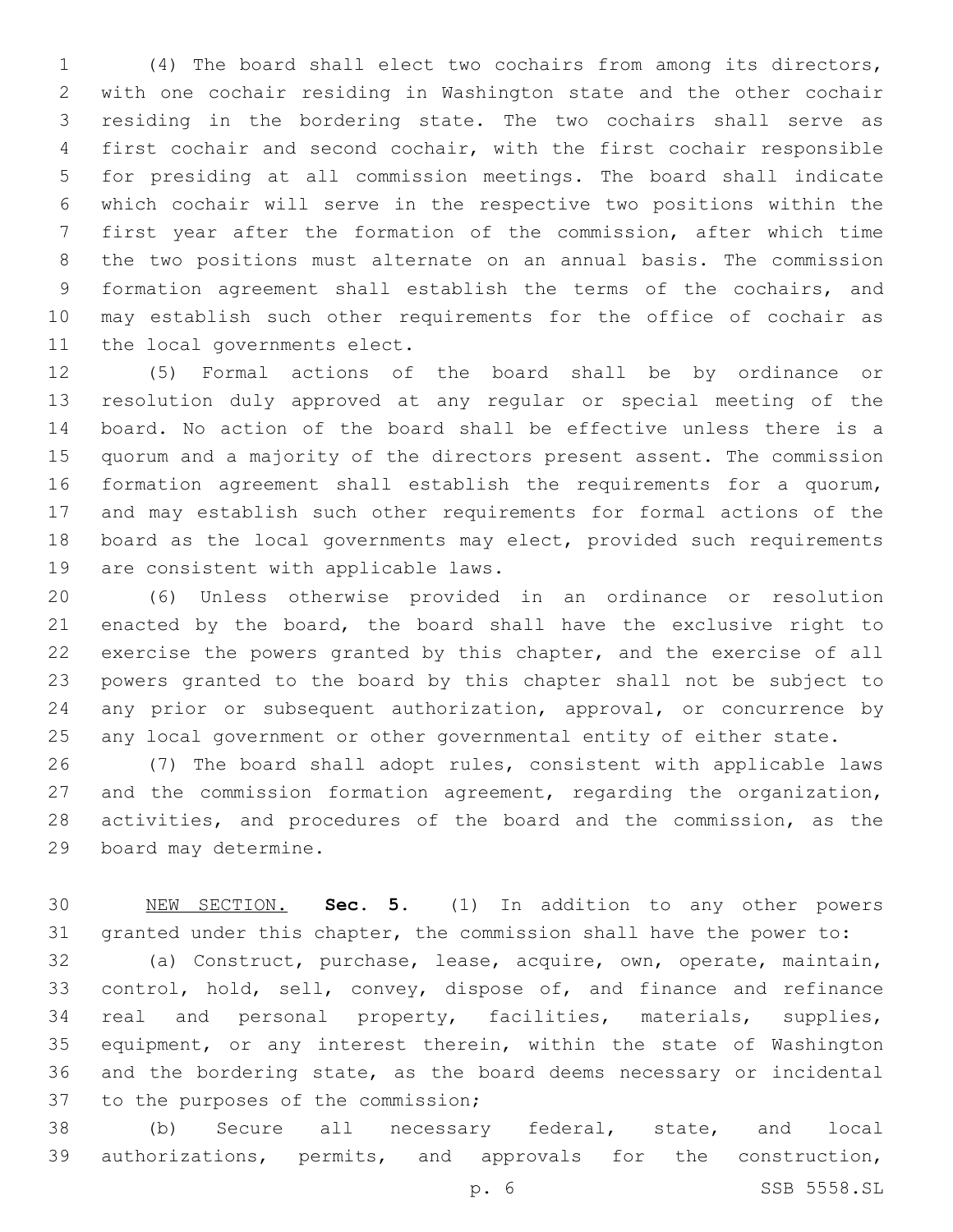maintenance, repair, operation, renewal, and financing or refinancing 2 of the bridge;

 (c) Adopt, amend, and repeal bylaws, rules, and regulations, consistent with applicable laws and the commission formation agreement, which add specificity to the powers and duties of the commission, clarify or interpret provisions in the commission formation agreement, or clarify or interpret laws and regulations 8 applicable to the commission;

 (d) Receive and accept, with or without consideration, from any federal agency, state, local government, or any other public or private source grants, contributions, loans, advances, credit 12 enhancements, or other contributions in money, property, labor, materials, services, or other things of value to accomplish the 14 purposes of the commission;

 (e) Invest its moneys in investments permitted for municipal corporations and disburse funds for its lawful purposes;

 (f) Make and enter into any contract or agreement the board deems necessary or incidental to the purposes of the commission;

 (g) Grant by franchise, lease, or otherwise, the use of any property or facility owned or controlled by the commission and to 21 make charges therefor;

 (h) Create and abolish offices, employments, and positions, and employ or contract for professional and other services;

 (i) Make and enforce regulations governing the use of facilities owned or controlled by the commission, the services rendered by the commission, and the tolls, fees, and other charges to be made 27 therefor;

28 (j) Adopt and use a corporate seal;

(k) Sue and be sued in the name of the commission;

 (l) Establish such special funds, and controls on deposits to and disbursements from them, as it finds convenient for the 32 implementation of this chapter;

 (m) Delegate any of its powers and duties if consistent with the 34 purposes of this chapter;

 (n) Perform all other functions necessary or incidental to the purposes of the commission, or to the execution of the powers granted 37 under this chapter; and

 (o) Exercise such additional powers as shall be conferred on it by law.39

(2) The commission may not impose any taxes or assessments.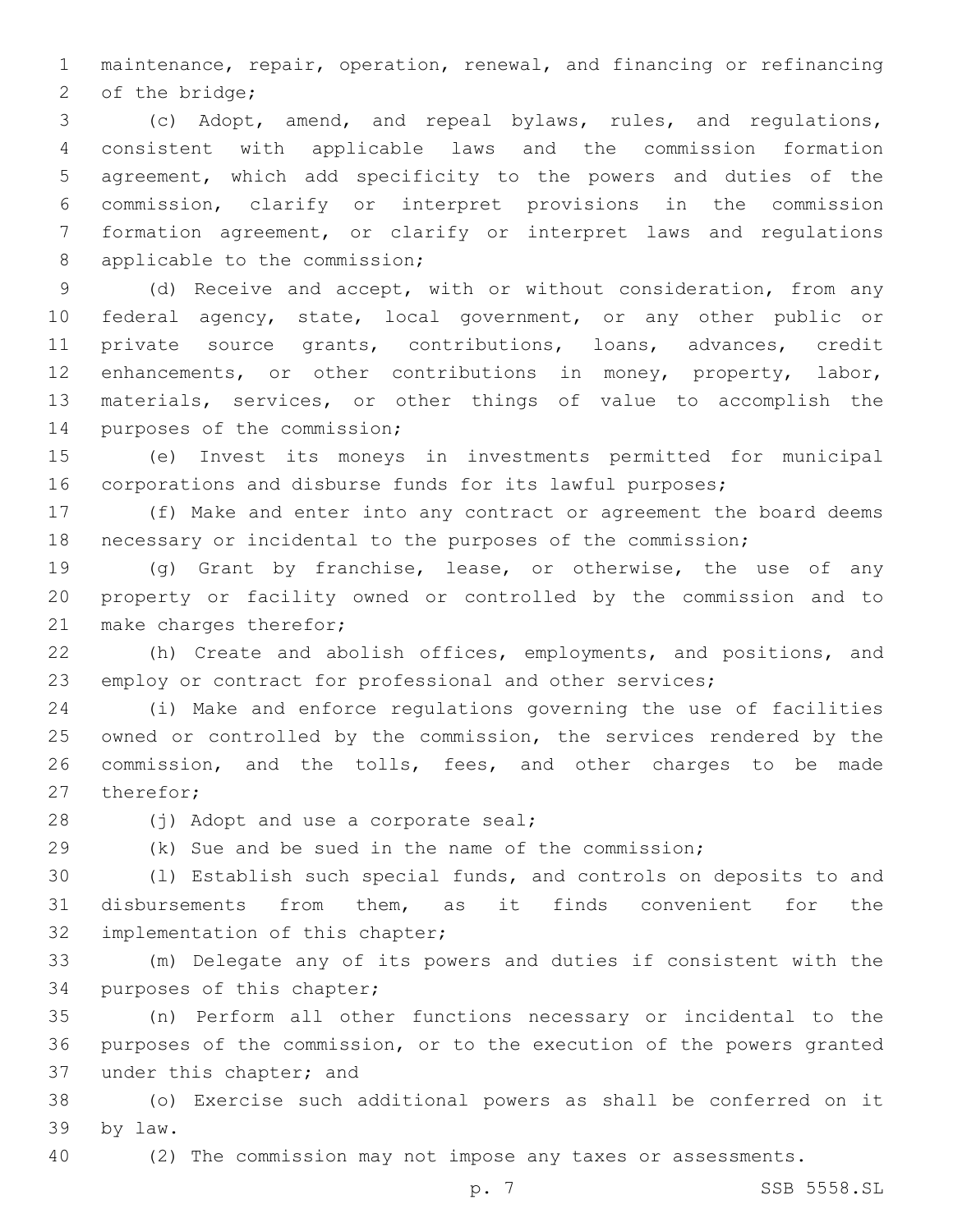NEW SECTION. **Sec. 6.** (1) Before the start of bridge construction, the board shall appoint or retain:

 (a) An executive director, who shall serve at the pleasure of the board, and be in administrative charge of the activities of the commission, and perform such additional duties as directed by the board. Subject to any rules enacted by the commission, the executive director may appoint staff or retain consultants to carry out the 8 purposes and duties of the commission.

 (b) Legal counsel, including without limitation bond counsel, who shall furnish or cause to be furnished to the commission such 11 opinions, advice, and counsel as may be required, and represent or oversee the representation of the commission in legal matters or 13 hearings, as directed by the commission.

 (2) The commission may employ such engineering, technical, legal, 15 administrative, operating, and other personnel, officers, or agents on a regular, part-time, or consulting basis as in its judgment is necessary or beneficial for the discharge of its duties. The commission may fix and provide for the qualification, appointment, removal, term, tenure, compensation, pension, and retirement rights of its officers and employees. Employees of the commission shall be afforded the labor rights and protections afforded public employees under the laws of the state within which the primary place of 23 business is situated.

 (3) All privileges and immunities from liability, laws, and benefits that apply to directors, officers, agents, or employees of a municipal corporation under applicable law shall apply to the directors, officers, agents, and employees of the commission.

 (4) The commission may purchase insurance or self-insure to protect and hold personally harmless any of its directors, alternate directors, and the officers, employees, and agents of the commission from any action, claim, or proceeding arising out of their performance, purported performance, or failure of performance, in good faith of duties for, or employment with the commission, and to hold these individuals harmless from any expenses connected with the defense, settlement, or monetary judgments from such actions, claims, 36 or proceedings.

 (5) The commission may purchase insurance or self-insure against loss or damage to any of its properties or facilities, damage to persons or property, loss of revenues, or such other coverages as the board may elect to accomplish the purposes of the commission.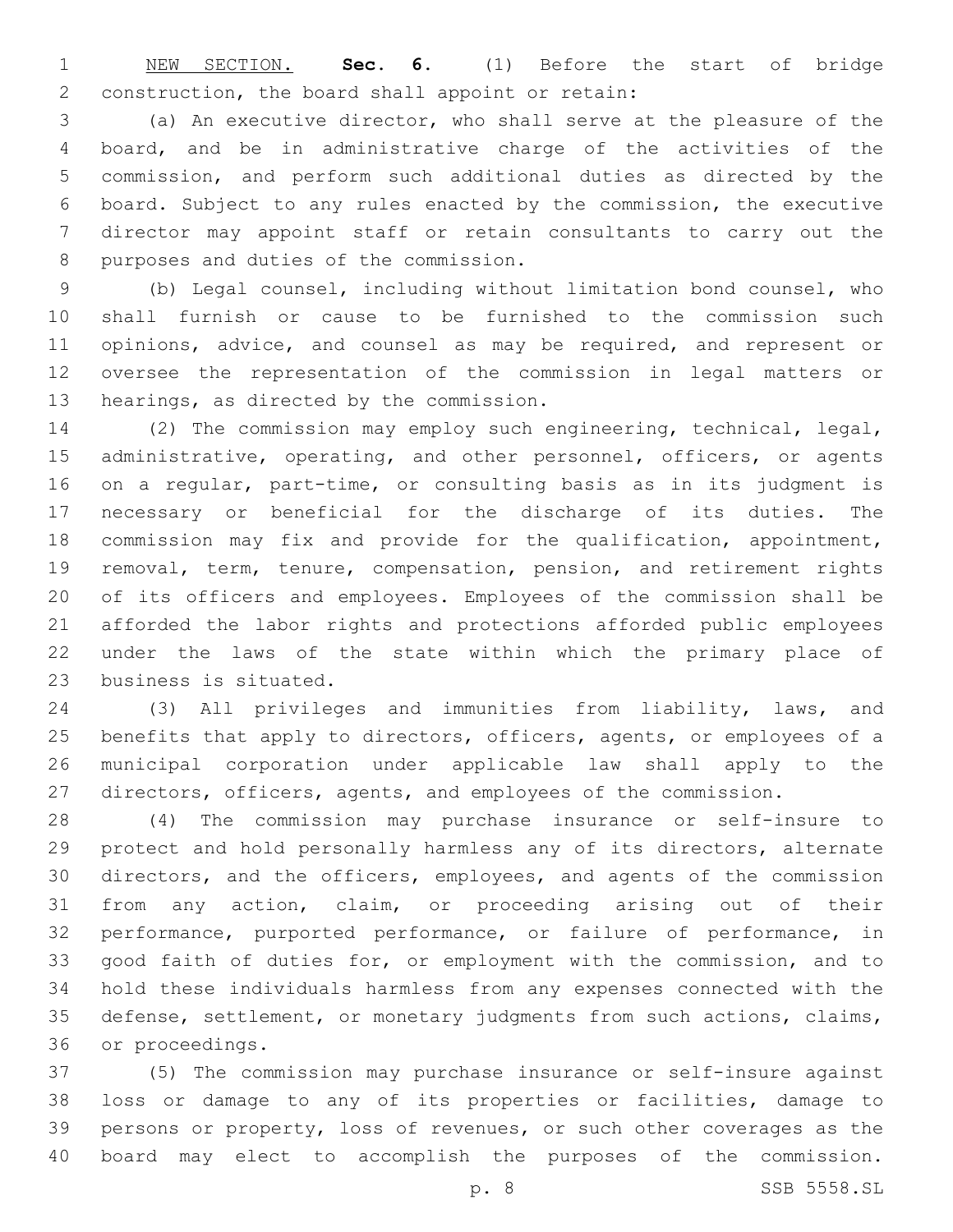Insurance coverage shall be in such form and amount as the board may determine, provided that it satisfies any requirements of any agreement arising out of issuance of bonds or other obligations by the commission. The board may enter into intergovernmental agreements with any state, or local government, or combination thereof, to 6 acquire or maintain the insurance.

 (6) The commission shall furnish such information with respect to its affairs as may be requested by the state of Washington, bordering state, or any local government. The commission shall prepare an annual report which summarizes the major activities and expenditures of the commission during the year and anticipated for the following year. The commission shall furnish a copy of the annual report, together with any additional information deemed appropriate, to the 14 local governments and other interested parties.

 (7) Except as described in subsection (8) of this section, the commission shall prepare and adopt a single-year or biennial budget and make appropriations in accordance with this subsection. The commission shall: (a) Establish a budget committee; (b) publish public notice of each meeting of the budget committee; (c) publish public notice and hold a public hearing on the proposed budget before enacting a budget; (d) adopt the budget as it may be amended or revised by the commission, before the start of the budget period; (e) enact such amendments or supplementary budgets during a budget period as the commission may determine are appropriate; and (f) transmit to local area governments a copy of the final budget and any amended or supplementary budgets approved by the commission. In no case may the adopted budget expenditure allowances exceed total estimated revenues unless accompanied by proposed legislation to obtain an equivalent amount of additional revenue. The commission may adopt, and from time to time, amend a rule that further details the preparation of the 31 budget and the process for its adoption.

 (8) A commission is not required to enact a budget for any years in which the commission has no revenue and all revenues and expenditures for the bridge are authorized in a budget of one or more 35 local governments.

# NEW SECTION. **Sec. 7.** The commission may:

 (1) Finance, refinance, and acquire or otherwise assume control by purchase, lease, donation, or by other means such real and personal property, structures, property rights, franchises,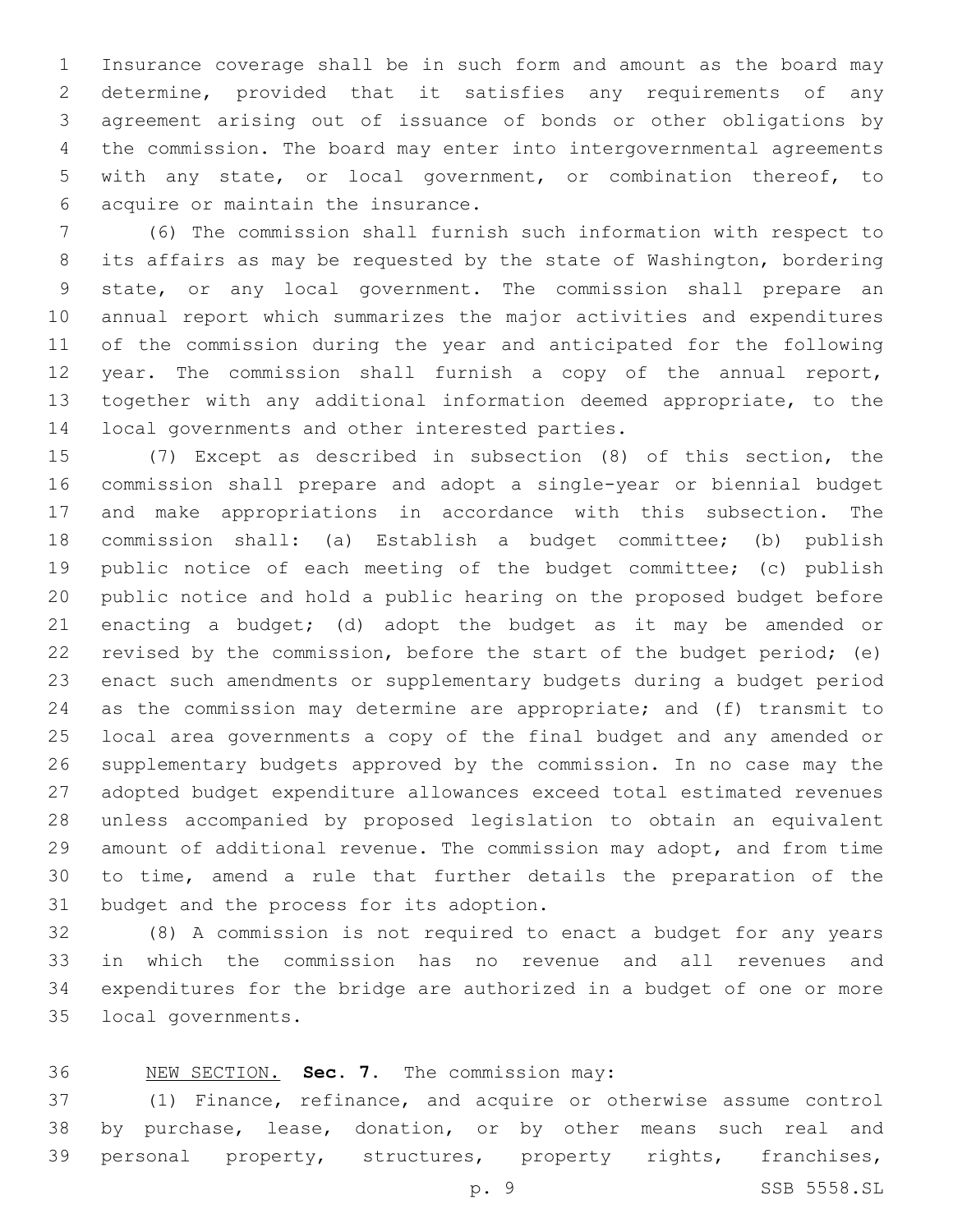easements, and other property interests, whether situated within the state of Washington or the bordering state, as the board may deem necessary or incidental to the purposes of the commission; and

 (2) Exercise the power of eminent domain to acquire by condemnation any property, structures, property rights, franchises, easements, and other property interests situated within the state of Washington or the bordering state as the board deems necessary or incidental to the purposes of the commission, subject to the applicable laws described in section 13(1)(b) of this act. No property owned or held by any state or local government shall be taken by the commission without the prior consent of such state or 12 local government.

 NEW SECTION. **Sec. 8.** (1) The board shall have the exclusive 14 power to impose, fix, and periodically adjust the rate of tolls and other charges for use of any bridge owned by or operated by the commission without any approval, authorization, or concurrence by a legislature, state toll authority, local government, state agency or official, or other entity. The board may establish and implement such policies and criteria as the board deems advisable for the rate of tolls and other charges including, but not limited to, establishing discounts, exemptions, administrative fees, late fees, civil penalties, and toll rates for such classes of vehicles and users as the board may determine.

 (2) In setting and periodically adjusting toll rates and other charges, the board shall ensure that toll rates and other charges will annually yield revenue sufficient to meet all costs, expenses, and obligations of the commission, including the satisfaction of all financial and other covenants made by the commission with regard to 29 any bond or other debt instrument.

 (3) The commission may enter agreements with the Washington state department of licensing and the applicable agency of the bordering state to enforce the payment of tolls and other charges for use of the bridge. Such agreements may provide that if the commission or its designee gives notice to the applicable department that a person has not paid a toll or other charge for use of the bridge, the applicable department shall refuse to renew the motor vehicle registration of the motor vehicle operated by the person at the time of the violation. The applicable department may renew such motor vehicle registration upon receipt of a notice from the commission or its

p. 10 SSB 5558.SL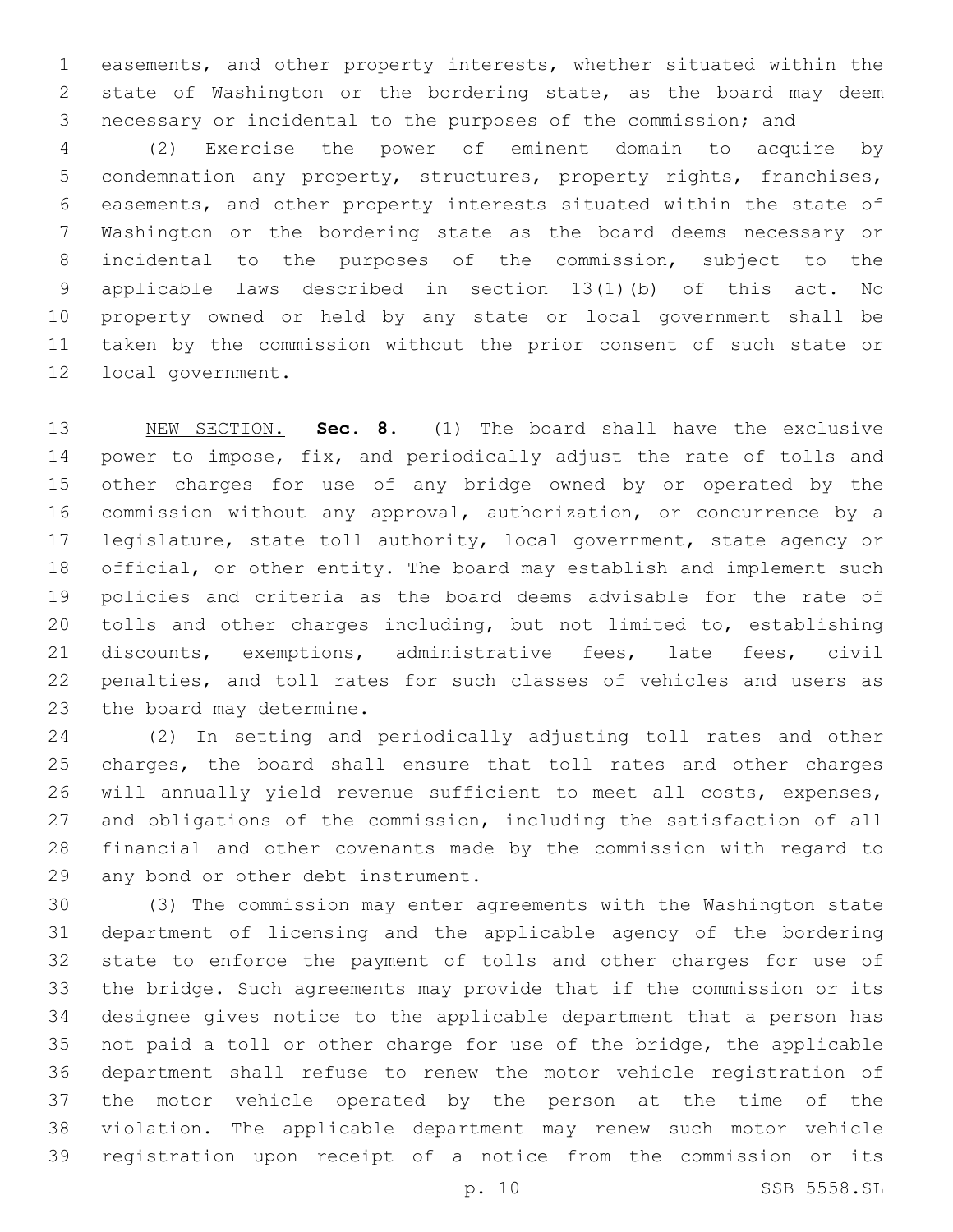designee indicating that all tolls and other charges owed by the 2 person have been paid.

 (4) Photo toll systems may take photographs, digital photographs, microphotographs, videotapes, or other recorded images of the vehicle and vehicle license plate only. A photo toll image of a vehicle and the registration plate of the vehicle produced by a photo toll system at the time the driver of the vehicle did not pay a toll is prima facie evidence that the registered owner of the vehicle is the driver of the vehicle. However, if the registered owner of a vehicle is a person in the vehicle rental or leasing business, the registered owner may elect to identify the person who was operating the vehicle at the time the toll was not paid or to pay the toll, civil penalty, and administrative fee. A registered owner of a vehicle who pays the toll, civil penalty, and administrative fee is entitled to recover 15 the same from the driver, renter, or lessee of the vehicle.

 (5) The rights to enforce the payment of tolls and other charges 17 of the commission granted under this chapter are supplemental; the commission may employ all other remedies available to it under the laws of the state of Washington and the bordering state.

 (6) The proceeds from toll rates and other charges of the commission shall only be used to pay the necessary and incidental costs and expenses incurred by the commission in connection with owning, constructing, operating, maintaining, renewing, and governing the bridge, which shall include, but not be limited to, costs 25 incurred for:

 (a) The design, development, construction, equipping, installation, and financing and refinancing of the bridge, demolition and removal of the existing bridge, and mitigation of associated 29 impacts;

 (b) The operations of the bridge including, but not limited to, repair, maintenance, resurfacing, preservation, equipping, improvement, reconstruction, renewal, and replacement;

 (c) The tolling of the bridge including, but not limited to, toll collection, administration, and enforcement, and the acquisition, leasing, maintenance, and replacement of tolling equipment and 36 software;

 (d) The financing or refinancing of any bonds or other debt 38 instruments of the commission;

 (e) A reasonable return on investment for any private financing of any costs, expenses, or obligations of the commission;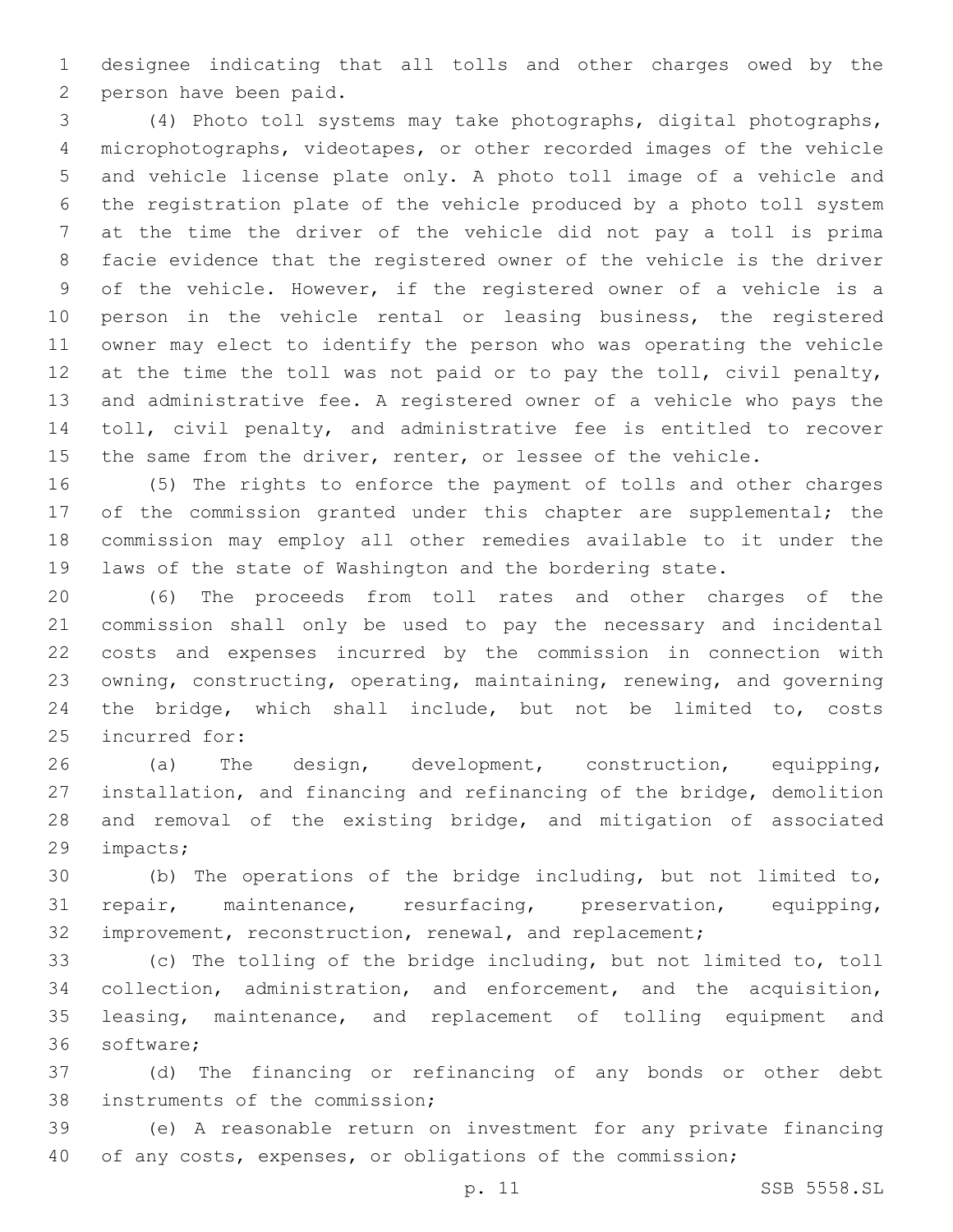(f) The establishment and maintenance of any reserves or sinking 2 funds approved by the board; and

 (g) Any other obligations or expenses incurred by the commission 4 in carrying out its purposes under this chapter.

 (7) The commission may grant to any public or private entity by franchise, lease, or otherwise the use or control of any portion of the bridge or any property or facility owned or under the control of 8 the commission, and may fix the terms, conditions, rents, and other 9 payments for such use.

 (8) All revenues, receipts, grants, bond proceeds, and other funds of the commission may be comingled and spent to carry out commission purposes within either state, unless and to the extent otherwise restricted by the terms of a grant agreement or debt 14 instrument.

 (9) For purposes of this section, "photo toll system" means the 16 system defined in RCW 47.56.010 and 47.46.020.

 NEW SECTION. **Sec. 9.** (1) The commission shall design and construct the bridge to standards and specifications satisfactory to the departments of transportation, and in accordance with all applicable permits, clearances, and mitigation requirements. The commission shall arrange for timely review by the departments of transportation of all pertinent engineering plans, specifications, and related reports.

 (2) The commission may undertake any construction activities that have necessary permits and for which funding is available, provided that prior to issuing a notice to proceed with the construction of 27 any bridge foundation, the commission shall:

 (a) Prepare and adopt an initial bridge finance plan to fund the 29 design, construction, operations, maintenance, administration, and governance of the bridge. Prior to adopting the initial bridge finance plan, the board shall require a feasibility review of the initial bridge finance plan and shall submit the feasibility review to the departments of transportation and the local governments for their review as determined by the board. Following the review by the departments of transportation and local governments, the board may adopt the initial bridge finance plan, as it may be amended as a result of the reviews. Following the adoption of the initial bridge finance plan, the board may periodically adjust or amend the bridge 39 finance plan as the board may determine; and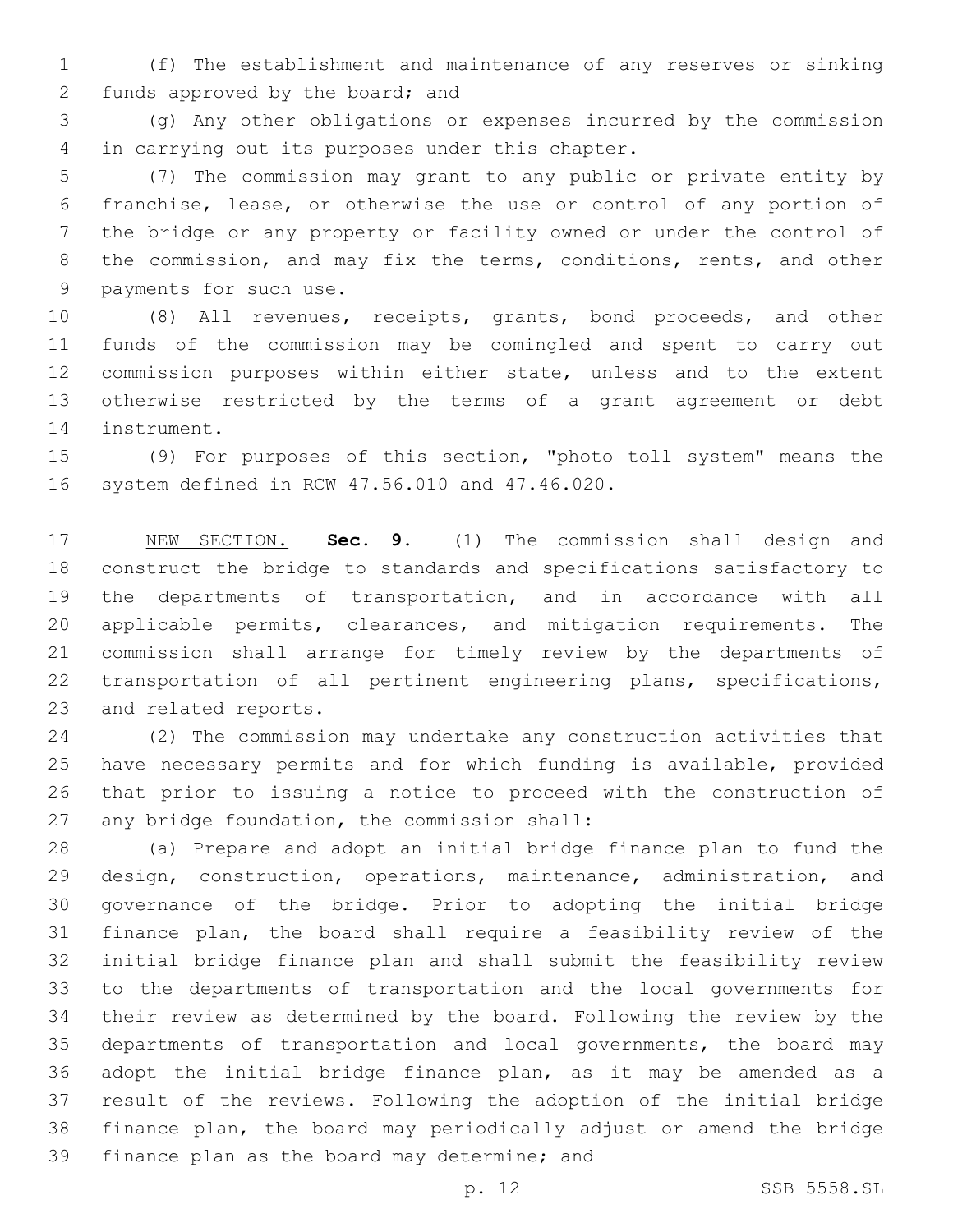(b) Make and enter into a written agreement with the owner of the applicable existing bridge, under such terms and conditions as may be acceptable to the commission and the owner of the existing bridge, regarding the removal and disposition of the existing bridge. The agreement shall address: (i) The roles, responsibilities, and obligations of the parties with respect to the removal and disposal of the existing bridge, including any liabilities or potential liabilities incidental thereto; (ii) the retirement of any outstanding debt for which toll revenue from the existing bridge is pledged; (iii) the distribution of proceeds from any salvage value of the existing bridge; (iv) the disposition of any property, equipment, or other assets incidental to the existing bridge; (v) mitigation of impacts to existing bridge operations; and (vi) such other matters as the commission and owner of the existing bridge may determine.

 (3) For purposes of the acquisition, design, construction, installation, operation, or maintenance of the bridge, or any combination thereof, the commission, without any prior or subsequent 18 authorization, approval, or concurrence by any state, local 19 government, or any other governmental entity of either state, may enter into any combination of contracts, agreements, or other arrangements with any one or more private entities or units of government, or any combination thereof, as the commission may elect including, but not limited to, any alternative or supplemental public works contract such as design-build and construction manager-general contractor contracts, public-private partnership agreement, lease 26 agreement, franchise agreement, or financing agreement, and may include such terms and conditions as permitted under the constitutions of both states and the parties may agree to.

 (4) As part of the construction of a bridge, the commission shall demolish, remove, and dispose of the applicable existing bridge in accordance with all applicable environmental permits and the terms of an agreement between the commission and owner of the existing bridge. Unless otherwise agreed to by the owner of the existing bridge, the proceeds from the sale of any salvaged materials from the existing 35 bridge shall be owing to such owner.

 (5) A commission is deemed a municipal corporation for the purposes of RCW 82.04.050(10), and therefore the public road construction exemption under RCW 82.04.050(10) shall apply to taxes otherwise owing from construction of a bridge. Subject to section 16 of this act, the commission may apply for a deferral of all state and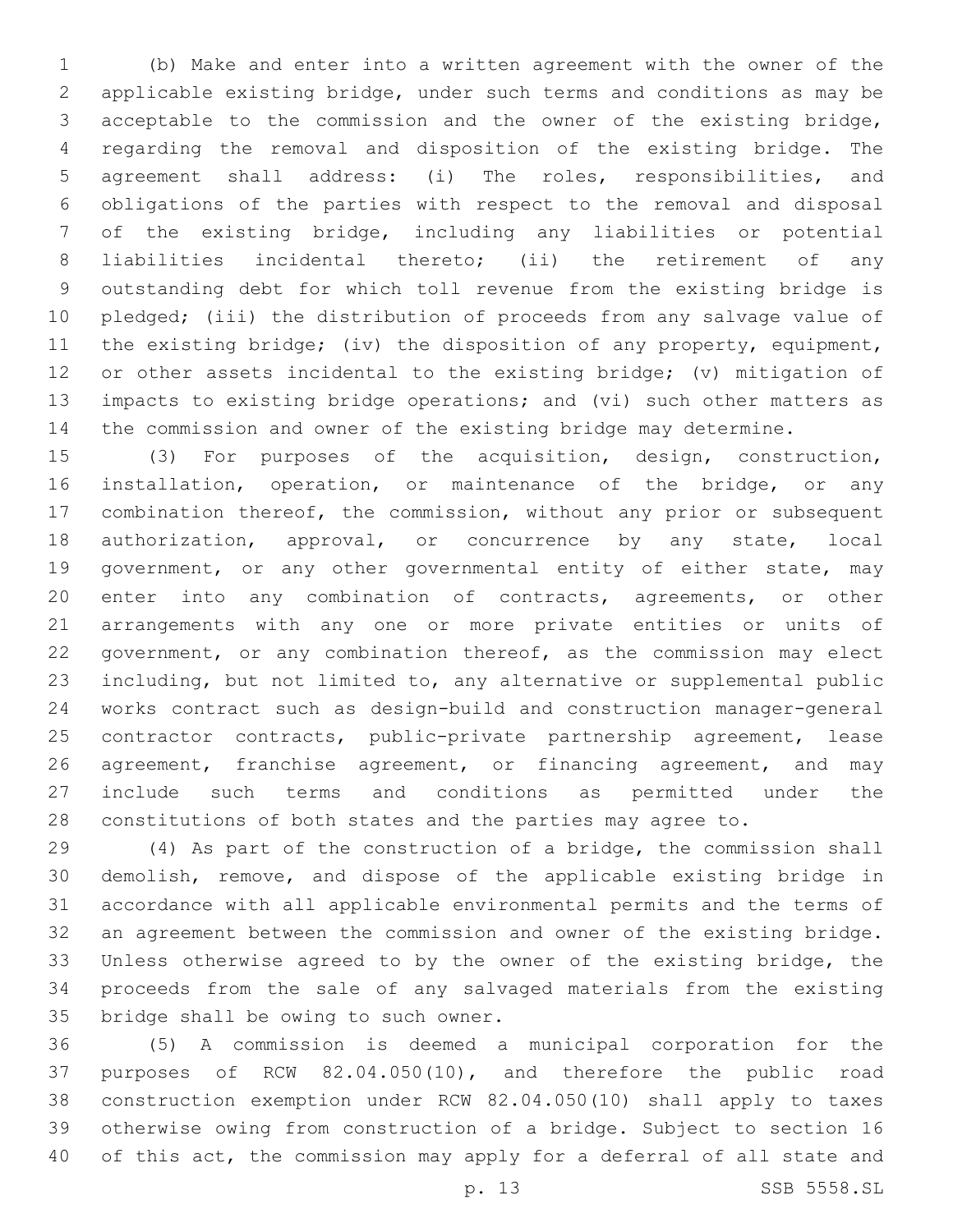local sales and use taxes incurred from construction of a bridge that are not relieved by the public road construction exemption.

 NEW SECTION. **Sec. 10.** (1) The board shall have the exclusive power to enact and enforce such rules and regulations as the board may elect for the use, operations, maintenance, inspection, and preservation of any bridge owned or operated by the commission, including limiting loads permitted on the bridge and closing the bridge to any traffic deemed unsafe by the commission, provided the commission shall comply with all state and federal regulations generally applicable to bridge operations, maintenance, safety, and inspections.

 (2) Any facility or property owned, leased, operated, or controlled by the commission may be operated by the commission directly, or by another public or a private entity pursuant to a contract, lease, or agreement that is subject to such terms and 16 conditions as the board may determine.

 (3) Compensation to a contractor under an operating contract may be in the form of a payment by the commission to the contractor for services rendered, a payment by the contractor to the commission for 20 the rights to operate the facility or property, or such other 21 arrangements as the board may elect.

 (4) A state agency or local government may pledge or grant revenue or other assistance to support or guaranty, in whole or part, the repayment of debt, costs of operations, or capitalization of reserves of the commission under such terms as the commission and the state agency or local government may agree, and the commission may 27 accept such assistance.

 NEW SECTION. **Sec. 11.** (1) The commission may, from time to time, without the necessity of any assent by electors, local governments, or any other governmental entity, issue or enter into revenue bonds or other debt instruments paid from or secured by all or any revenues available to the commission in one or more series, and such amounts, maturities, denominations, and forms, with such insurance, credit enhancements, or other guarantees, and with such other terms and provisions as the board may determine.

 (2) If the applicable laws pursuant to section 13 of this act are those of the state of Washington, the commission may from time to 38 time issue and sell: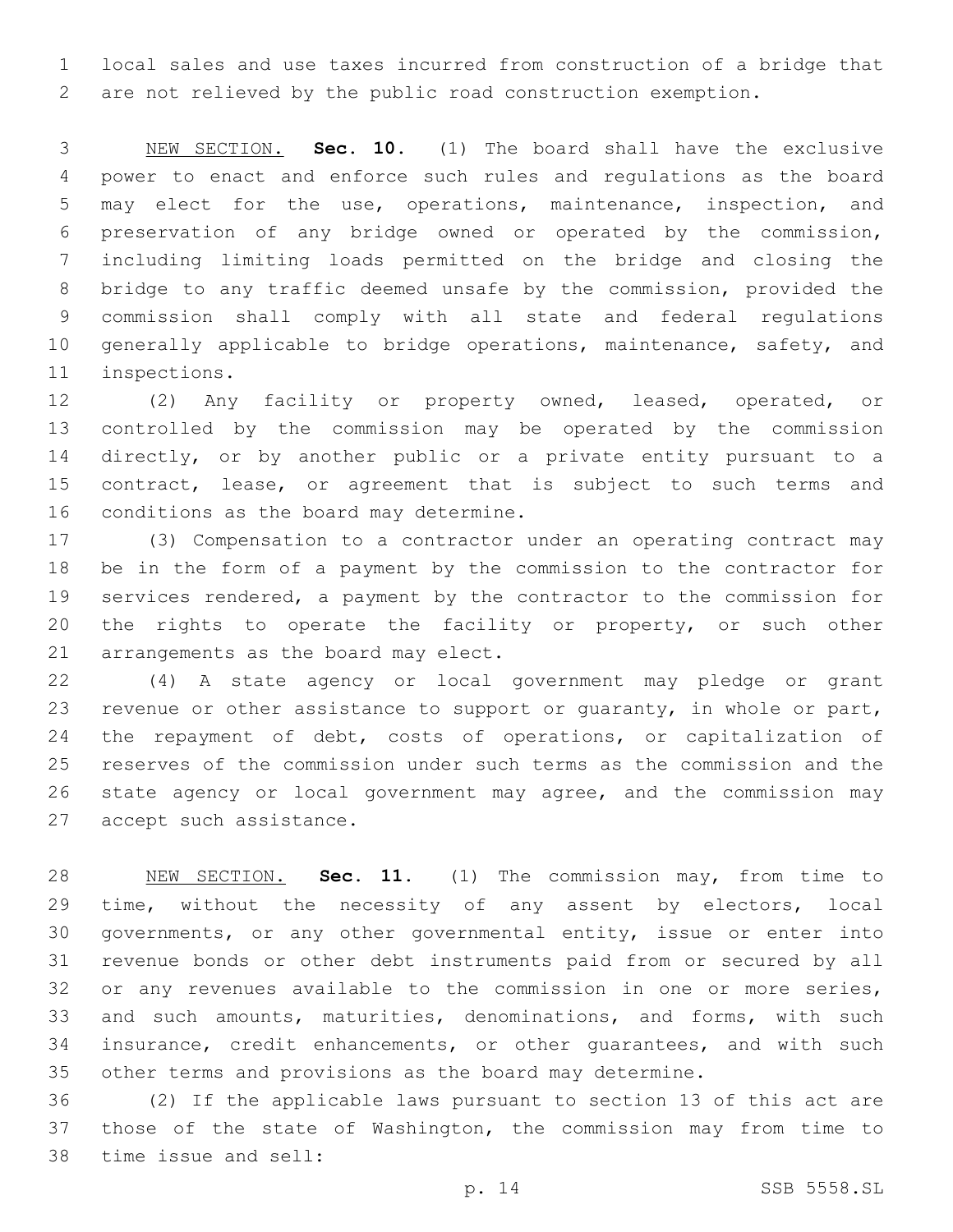(a) Revenue bonds or other debt instruments on the same basis as a local government in accordance with chapter 39.46 RCW, provided, notwithstanding RCW 39.46.070(1), such bonds or other debt instruments issued by the commission for the construction of a bridge under this act may include capitalized interest for up to 72 months 6 from the date of issuance;

 (b) Debt instruments to refund outstanding debt instruments on the same basis as a public body under the refunding bond act, chapter 39.53 RCW; and9

 (c) Short-term obligations on the same basis as a municipal 11 corporation in accordance with chapter 39.50 RCW.

 (3) The commission may enter into one or more agreements with a federal agency for grants, loans, advances, credit enhancements, or other contributions subject to the applicable federal law, and need 15 not comply with contrary state statutes that may otherwise apply.

 (4) For the benefit of any holders of bonds or debt instruments that are outstanding or otherwise authorized by the commission:

 (a) The board shall continue in effect toll rates and other charges that satisfy the provisions of this act and the covenants made by the commission, and shall not take any action or inaction to 21 impair its ability to do so; and

 (b) The state of Washington, or any political subdivision, district, or municipality thereof, shall not take any action that impairs, diminishes, or affects adversely the interest and rights of the holders of bonds or debt instruments of the commission.

 NEW SECTION. **Sec. 12.** Notwithstanding anything in the laws of 27 either state to the contrary, the commission shall not be required to pay any tax or assessment, or any in lieu of tax or assessment, by either state, or by any political subdivision, municipality, or district thereof including, but not limited to, any property tax, sales and use tax, or other tax or assessment upon real or personal property acquired or otherwise under the control of the commission, or upon any activity or expenditure of the commission, or upon the revenues of the commission, except to the extent that a municipal corporation would be subject to such a tax or assessment.

 NEW SECTION. **Sec. 13.** (1) The commission shall be governed by applicable federal law, this chapter, rules adopted by the board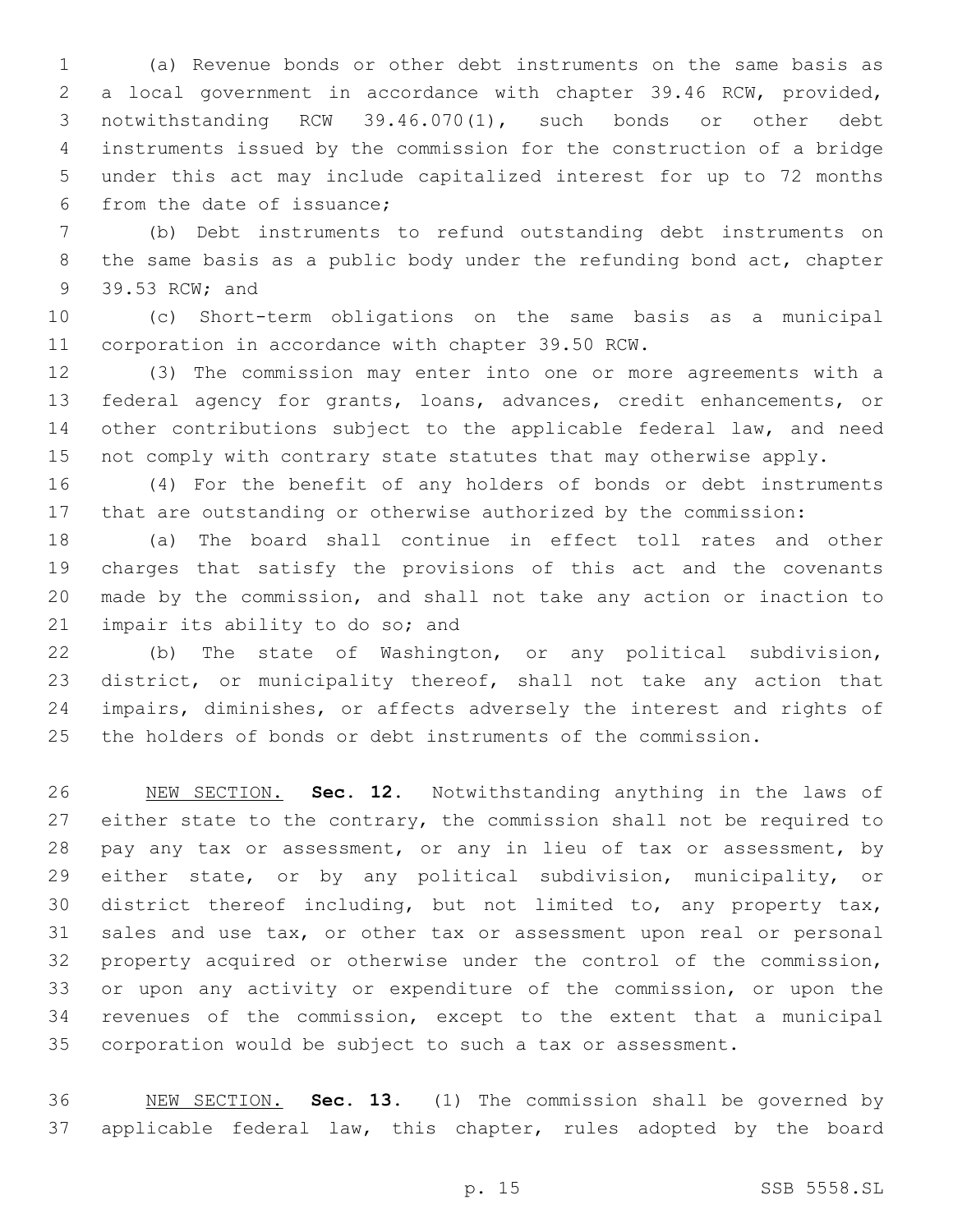under this chapter, and in the manner of a municipal corporation 2 under the following state and local laws:

 (a) Except as provided in (b) and (c) of this subsection, the commission and its board, officials, employees, and agents, shall be governed by the laws of the primary place of business. Such laws include, but are not limited to, laws pertaining to local government audits, financial administration, and accounting requirements; public records; prohibitions on using facilities for campaign purposes; open public meetings; the code of ethics for municipal officers; the rights of public employees; and local government whistleblower 11 protection.

 (b) The real estate transactions of, and exercise of eminent 13 domain by, the commission, including relocation assistance; compliance with land use, environmental, and building codes; and such other actions of the commission pertaining to the ownership, control, or use of a particular property site or area as the board may determine by rule shall be governed by the laws of the state and local government within which the particular property site or area is 19 situated.

 (c) If there is a conflict between a provision of an otherwise applicable state or local law and a provision of this chapter, this chapter shall govern, and the conflicting provision in state or local 23 law is inapplicable to the commission.

 (2) The court of original jurisdiction for any action brought by or against the commission is the court designated pursuant to 26 applicable law.

 NEW SECTION. **Sec. 14.** (1) The grantee for any federal, state, or local grant for a bridge owned or to be owned by the commission that was awarded before the formation date of the commission shall remain the grantee until such grant is closed under the terms of the grant agreement, unless otherwise agreed to by the grantee and the commission. The governing body of the grantee shall oversee the work under the grant, however, the grantee shall coordinate with the commission, and not take any actions inconsistent with the policy direction of the commission, unless required by the terms of the grant agreement. Following the formation date of the commission, the commission shall be the applicant and grantee for all federal, state, or local grants for the bridge, unless the commission otherwise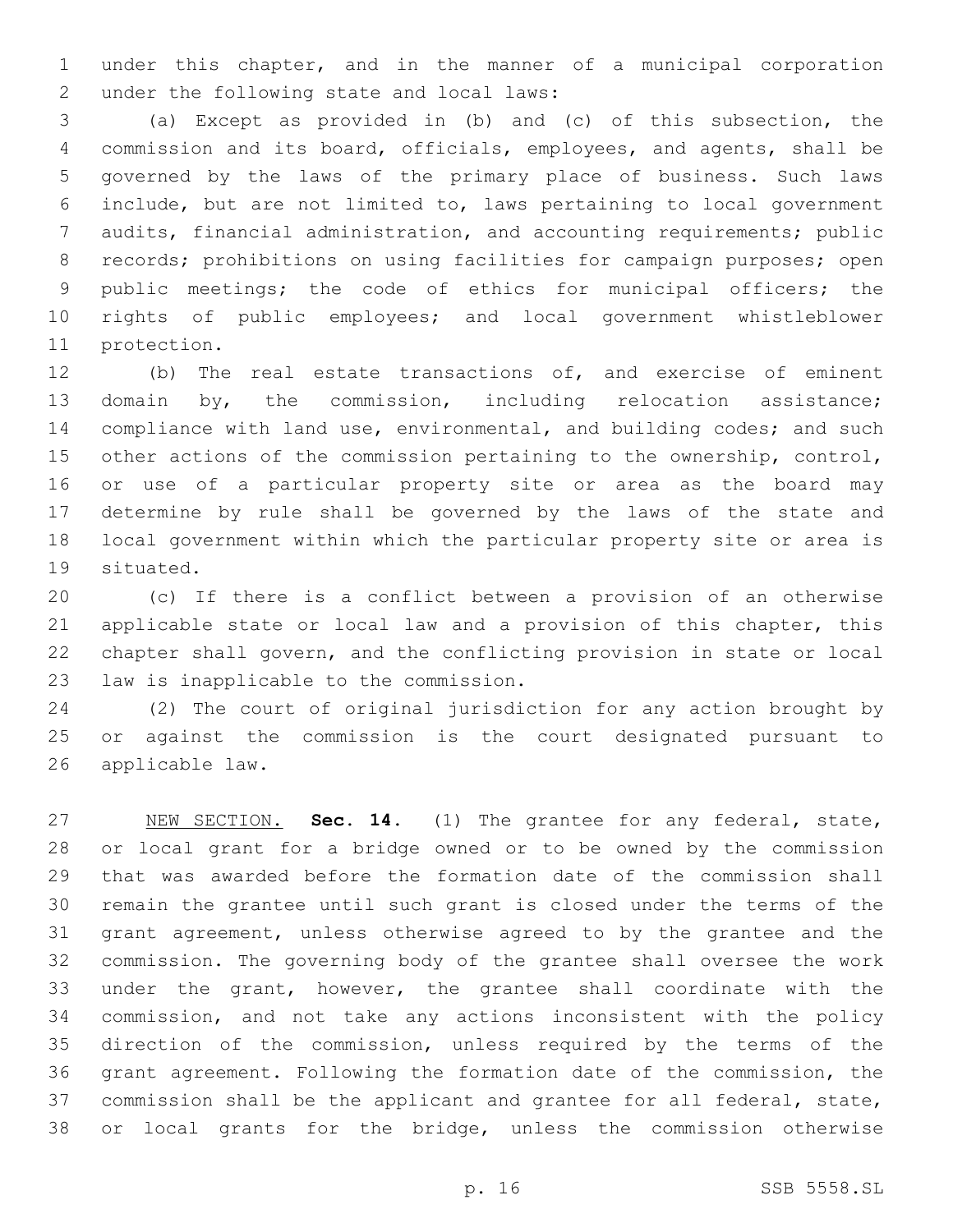agrees. The commission shall establish procedures for the timely coordination of its activities with the states and local governments.

 (2) The departments of transportation and local governments are authorized to enter agreements with the commission to furnish it with surveys, engineering, plans, and specifications, construction management, project controls, operations, administration, and other technical services, the cost of which shall be reimbursed by the commission.8

 (3) The commission may fund its activities before the receipt of tolls or other charges in any manner permitted by applicable law 11 including, but not limited to:

 (a) Borrowing funds from the federal government, either or both 13 states, any local government, or any combination thereof, and repaying such borrowings following the opening of the bridge with the proceeds of tolls and other charges for use of the bridge, or in such 16 other manner as the parties may agree;

 (b) Being a direct grantee of any federal, state, or local 18 government grant; and

 (c) Receiving moneys as a subrecipient of a federal, state, or local government grant for which a department or local government is 21 the grantee. To the extent permitted by the grant agreement, the departments of transportation and local governments may enter into agreements with the commission to make any portion of such grant funds available to the commission under such terms and conditions as 25 the parties may agree to.

 (4) The commission may from time to time assign or otherwise convey any of its properties, facilities, funds, accounts, obligations, or duties to any department, local government, or combination thereof, provided such assignment or conveyance does not in any manner impair or affect adversely the interests or rights of the holders of any bonds or other debt instruments of the commission, and the department or local government may, in its discretion, accept 33 such assignment or conveyance.

(5) The commission may be dissolved as follows:

 (a) Before the issuance of any bonds or other debt instrument of the commission, the board may enact a resolution to dissolve the commission at any time it determines the dissolution is in the public interest. The dissolution resolution shall address the methods by which all liabilities and obligations of the commission will be satisfied before the effective date of the dissolution, provided that

p. 17 SSB 5558.SL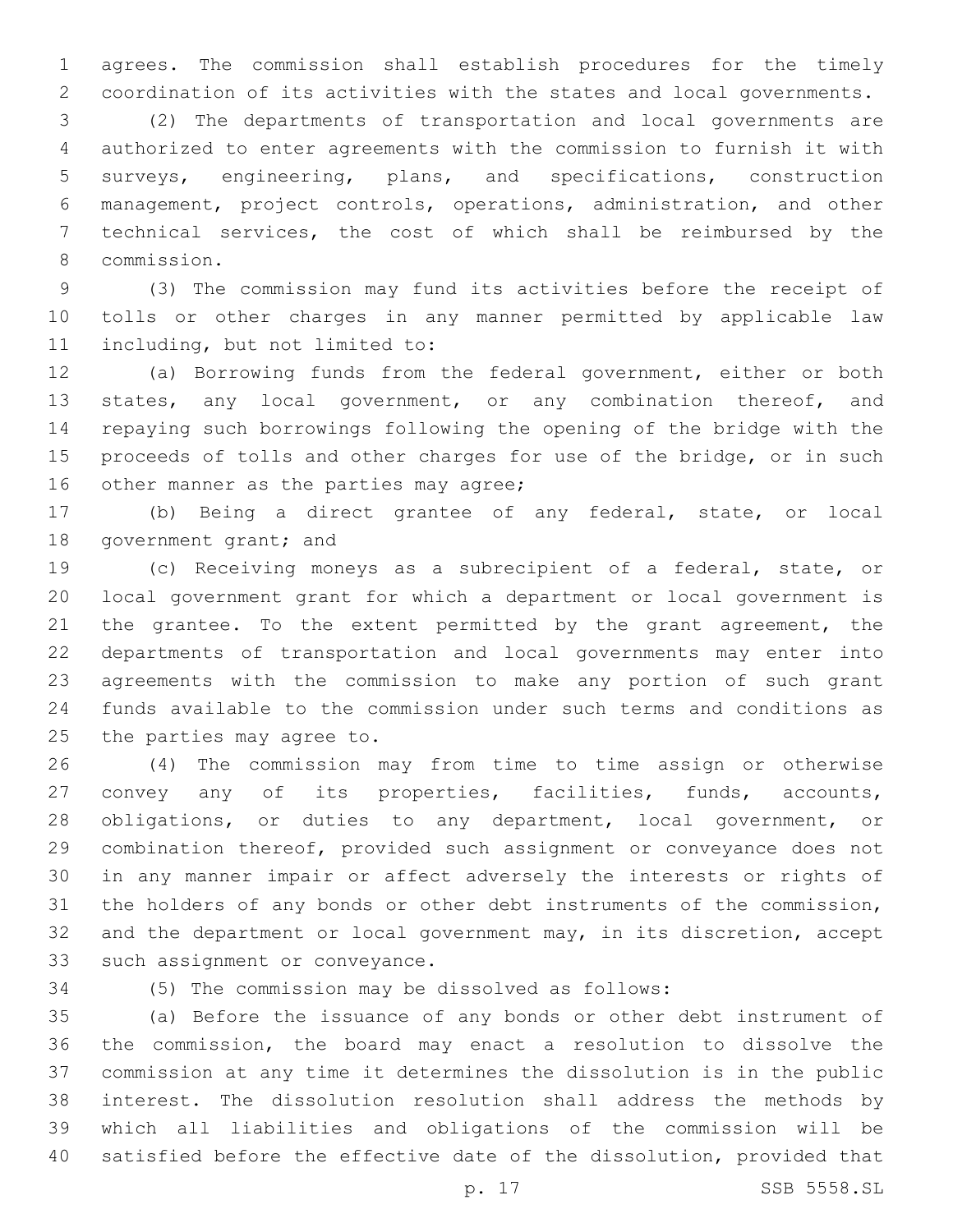all liabilities incurred by the commission shall be satisfied exclusively from the assets and properties of the commission and no creditor or other person shall have any right of action against any local government that formed the commission on account of any debts, obligations, or liabilities of the commission. The dissolution resolution shall also address the distribution and transference to local governments of any properties or other assets of the commission 8 that may remain after the satisfaction of all commission liabilities, and such other matters as the board may elect. A resolution to dissolve the commission may not take effect until at least a majority of the local governments in each state agree in writing to the 12 resolution; and

 (b) Following the issuance of any bonds or other debt instruments 14 of the commission, or in the event of the insolvency of the commission, the superior court or circuit court of the county of the primary place of business shall have jurisdiction and authority to appoint trustees or receivers of commission property and assets and supervise such trusteeship or receivership, provided that all liabilities incurred by the commission shall be satisfied exclusively from the assets and properties of the commission and no creditor or other person shall have any right of action against any local government that formed the commission on account of any debts, obligations, or liabilities of the commission. In the event the commission is dissolved and properties or assets of the commission 25 remain after the satisfaction of all of its outstanding debts, obligations, or liabilities, the remaining property and assets of the commission shall be transferred to local governments in accordance with an order issued by the superior court or circuit court of the county of the primary place of business. The allocation and transfer of the remaining properties and assets of the commission to local governments shall be in such manner as the court determines is 32 equitable and serves the public interest.

 NEW SECTION. **Sec. 15.** (1) This chapter is liberally construed to effectuate the purposes of the commission, and the powers and authority granted to the commission under this chapter are deemed supplemental to all other powers and authorities granted to municipal corporations under applicable law.

 (2) If any provision of this chapter, or its application to any person or circumstance, is held to be invalid, all other provisions

p. 18 SSB 5558.SL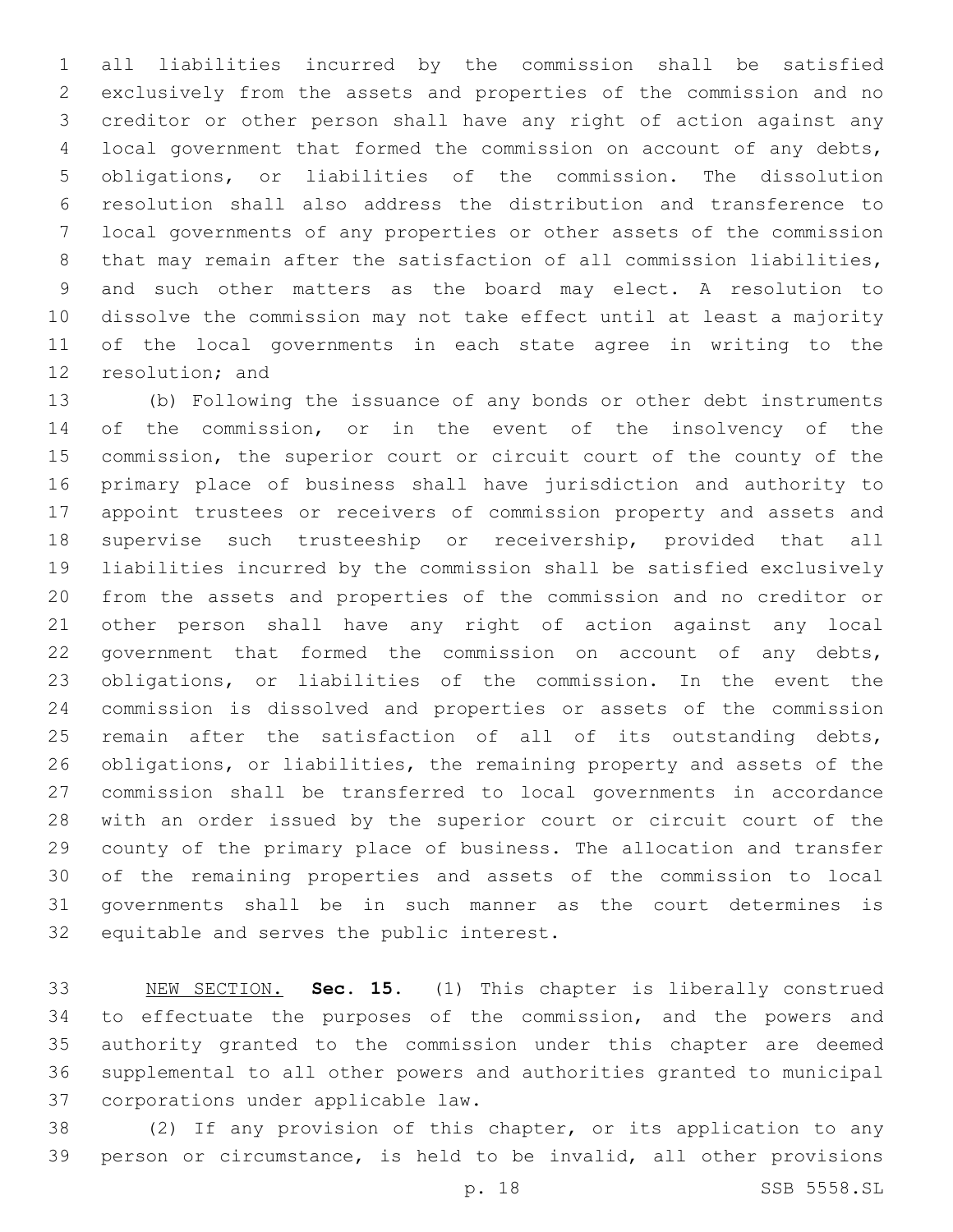of this chapter, and the application of all of its provisions to all other persons and circumstances, shall remain valid, and to this end 3 the provisions of this chapter are severable.

 (3) No legal challenge to the formation of the commission intended to be authorized or created pursuant to this chapter may be commenced more than 30 days after the effective date of the 7 commission formation agreement.

 NEW SECTION. **Sec. 16.** (1)(a) Any person involved in the construction of a bridge under this chapter may apply for deferral of state and local sales and use taxes on the site preparation for, the construction of, the acquisition of any related machinery and 12 equipment that will become a part of, and the rental of equipment for use in, the bridge.

 (b) Applications shall be made to the department of revenue in a form and manner prescribed by the department of revenue. The application must contain information regarding estimated or actual costs, time schedules for completion and operation, and other information required by the department of revenue. The department of revenue shall approve the application within 60 days if it meets the 20 requirements of this section.

 (2) The department of revenue shall issue a sales and use tax deferral certificate for state and local sales and use taxes imposed or authorized under chapters 82.08, 82.12, and 82.14 RCW and RCW 24 81.104.170 on the bridge.

 (3) A person granted a tax deferral under this section shall begin paying the deferred taxes in the fifth year after the date certified by the department of revenue as the date on which the bridge is operationally complete. The project is operationally complete under this section upon notification in writing by the commission to the department of revenue that the bridge is constructed and opened to traffic. The first payment is due on December 31st of the fifth calendar year after the certified date, with subsequent annual payments due on December 31st of the following nine years. Each payment shall equal 10 percent of the deferred tax.

 (4) The department of revenue may authorize an accelerated repayment schedule upon request of a person granted a deferral under 37 this section.

 (5) Interest shall not be charged on any taxes deferred under this section for the period of deferral, although all other penalties

p. 19 SSB 5558.SL